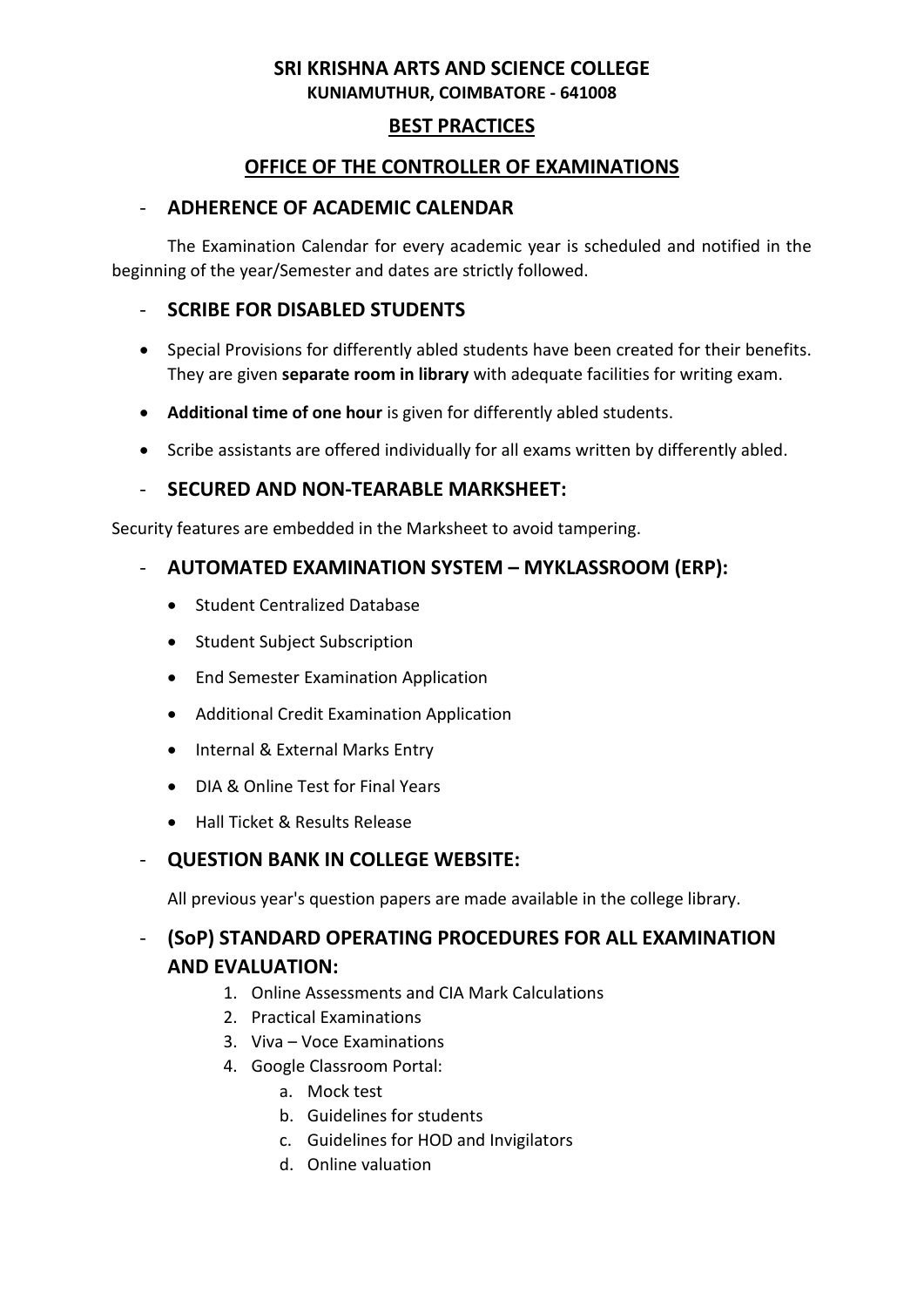- 5. Examly Portal:
	- a. Practice test
	- b. Guidelines for students
	- c. Guidelines for Invigilators
- 6. Transparency
- 7. Revaluation
- 8. Additional Credit Examinations

# - **RANK CERTIFICATE**

Rank Certificate with Shield is given for all **First Rank holder** on the Graduation Day.

# - **TRANSCRIPT CERTIFICATE**

- A Transcript Certificate is a document that acts as proof of your educational qualifications.
- It includes the complete record of all the subjects studied by the students in his/her academic session along with marks or grades respectively.

# - **ADDITIONAL CREDITS:**

#### **Additional Credit Examinations**

- A student who desires to earn additional credits can opt for any core course offered by any Department for UG/PG programmes.
- $\triangle$  The course will be self-study and there is no continuous internal assessment for the course.

#### - **Additional Credits for Online Certificate Courses**

- Additional credits will be awarded on completion of online certificate offered by MOOC (Massive Open Online Courses), Coursera and NPTEL.
- The students will attain totally 4 additional credits will be awarded.

#### - **VALUE ADDED COURSES:**

- $\cdot \cdot$  The College offers wide variety value added courses to help the students in adding their credentials as well as marketable in terms of employment. The main objective of the value-added courses is
- To prepare industry relevant graduates
- To develop multi-disciplinary skills and provide an opportunity for the students to explore beyond the curriculum.
- $\cdot \cdot$  To create entrepreneurial skills among the graduates.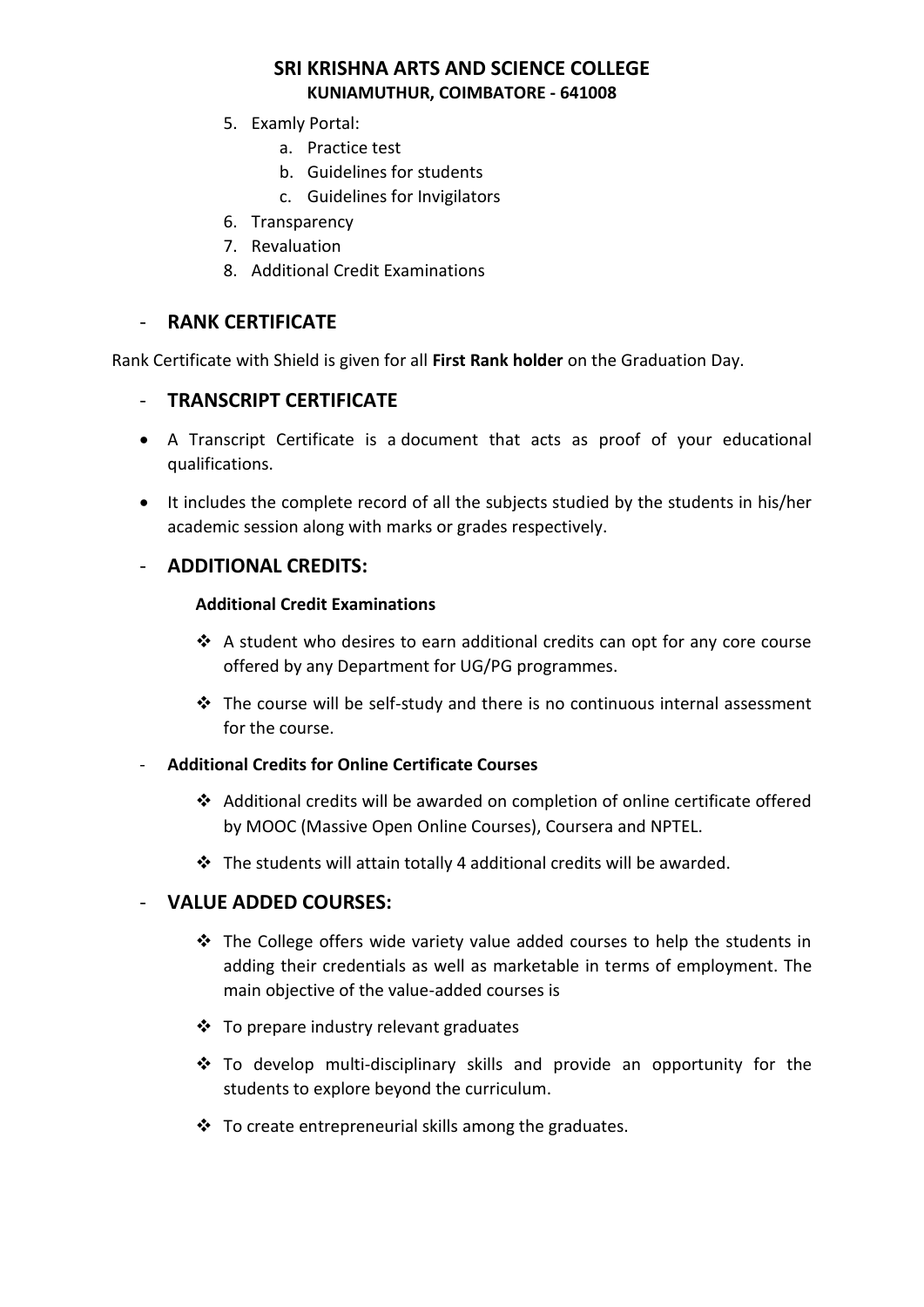#### - **OBE IMPLEMENTATION AND SKILL CARD**

- The Outcome Based Education is implemented by defining the Bloom's Taxonomy verbs and Course Outcomes mapped in the syllabi of each course.
- Then the question papers are set with Bloom's taxonomy verbs mapped for each question.
- During answer scripts evaluation, OMR score cards for individual students are given to the evaluators, and the evaluators shade the marks that the student receives for each question.
- It helps in the analysis of student's performance for each skill and facilitates us to provide each student with the OBE Assessment card.

# - **DIGITAL INTERNAL ASSESSMENT – DIA :**

- An innovative Assessment Module introduced before Pandemic as a part of the CIA pattern.
- Digitalization is a cutting-edge process that enhances the growth of an institution to the next level.
- Reduces the working time and makes it smarter but also downsizes the usage of papers to protect the environment.
- Sri Krishna Arts and Science College initiates paper-free campus as much as possible by considering the global warming issues.
- Conducted through MyKlassroom portal.
- **ONLINE END SEMESTER EXAMINATIONS (2019 - 2020 ):**
- Due to pandemic, Final Semester Examinations for 2020 Passed out students was held in Online Using Google Platform.
- Standard Operating Procedure to conduct Examinations in Online was designed and intimated to students and Staffs.

# - **PROCTORED EXAMINATION (2020– 2021):**

- The Examinations were conducted through Examly Software in Proctored Mode.
- It is an AI based Authentication Software.
- It supports in automatic recording of Students activities.
- Evaluation process is Reliable and User-friendly.